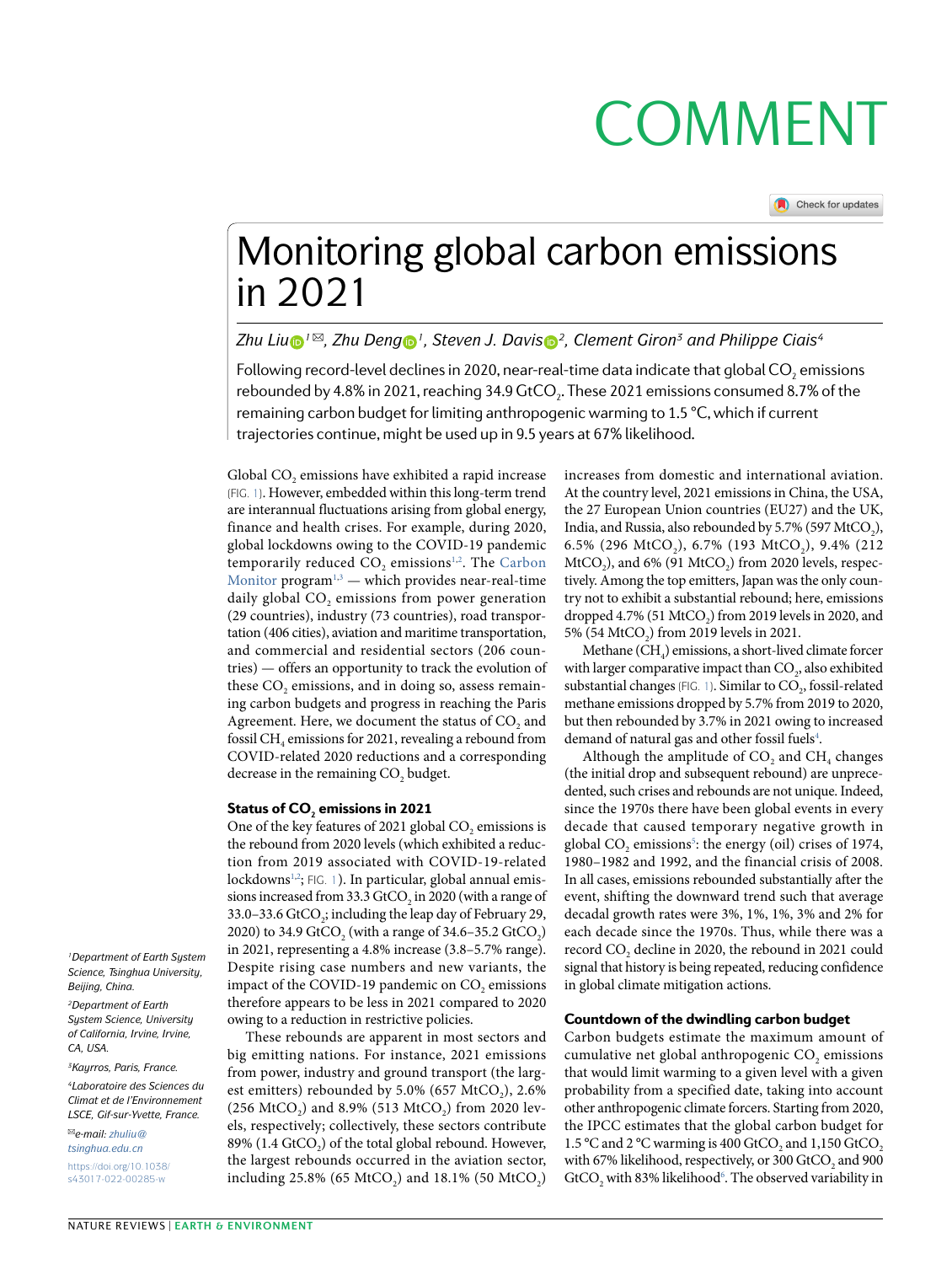### COMMENT



<span id="page-1-0"></span>Fig. 1 | **Global CO<sub>2</sub> and CH<sub>4</sub> emission trends.** Temporal evolution of historical CO<sub>2</sub> emissions<sup>s</sup> (navy; including emissions from fossil fuel combustion and the process of cement production), near-real-time CO $_2$  emissions $^{\rm 1.3}$  $^{\rm 1.3}$  $^{\rm 1.3}$  (red), projected CO $_2$ emission mitigation pathways $^{\rm 10}$  (dark blue and aqua), and historical fossil CH $_{\rm 4}$  $_{\rm 4}$  $_{\rm 4}$  emissions $^{\rm 4}$  (light blue; 1970–2018 data from [EDGARv6.0,](https://data.jrc.ec.europa.eu/dataset/97a67d67-c62e-4826-b873-9d972c4f670b) scaled to 2021 with IEA data). Solid/dashed lines and shading represent the median and range, respectively. The inset depicts daily near-real-time CO<sub>2</sub> data over 2019 to 2021, and the corresponding year-on-year changes in annual CO<sub>2</sub> emissions. Current emission trends will use up the allowed future emissions for limiting anthropogenic warming to 1.5 °C (the remaining carbon budgets) within 10 years.

CO<sub>2</sub> emissions have clear implications for this budget, and thus achievement of the Paris Agreement.

For example, despite dramatic reductions in 2020, emissions for that year still consumed  $8.3 \pm 0.07\%$  of the remaining  $1.5 \text{ }^{\circ}\text{C}$  budget, or  $2.9 \pm 0.02\%$  of the remaining 2 °C budget with 67% likelihood. In accordance with the rebound and enhanced emissions, budget use increased further in 2021. Specifically, 2021 emissions used 8.7  $\pm$ 0.1% of the 1.5 °C budget and 3.0  $\pm$  0.03% of the 2 °C budget with 67% likelihood. As of the end of 2021, 332 GtCO<sub>2</sub> and 1,082 GtCO<sub>2</sub> remain for the 1.5 °C and 2 °C budgets with 67% likelihood, respectively.

Assuming that emissions continue at 2021 levels without immediate reduction strategies, these values permit quantification of the timescale at which the remaining  $CO<sub>2</sub>$  budget might be used, and thus when limits to constrain warming to Paris Agreement levels might be exceeded (at least based on the IPCC remaining CO<sub>2</sub> budgets). To stay within only 1.5 °C warming, it is estimated that the remaining CO<sub>2</sub> budget might be used within 9.5  $\pm$  0.1 years (in 2031) at 67% likelihood, or  $6.6 \pm 0.1$  years (in 2028) with 83% likelihood. For 2 °C warming, budgets could be used within  $31.0 \pm 0.3$  years  $(in 2052)$  or  $23.8 \pm 0.2$  years  $(in 2045)$  with 67% and 83% likelihood, respectively.

### National countdown to net-zero emissions

The impacts of 2020 and 2021 on the carbon budget highlight an immediate necessity for more stringent actions towards carbon neutrality. Indeed, even ignoring the rebound effects, the 6% temporary decrease in CO<sub>2</sub> emissions arising from global COVID-related lockdowns is lower than the required 8% reductions needed per year to limit anthropogenic warming to 1.5 °C by 2100 with 67% likelihood.

Currently, the USA, EU and UK plan to reach net zero by 2050, China and Russia by 2060, and India by 2070, leaving limited time to meet emission targets. Assuming that each country's emissions continuously decline by the same amount per year to achieve net zero by the target, the US and the EU27 and UK would need to reduce their emissions from the current 2021 levels by 167 MtCO<sub>2</sub> per year and 105 MtCO<sub>2</sub> per year, respectively. China would further have to reduce their emissions by 286 MtCO<sub>2</sub> per year, and Russia by 41 MtCO<sub>2</sub> per year to achieve targets of net zero by 2060 (REF.<sup>[7](#page-2-6)</sup>). With plans for net zero by 2070, India's reductions would need to be 51 MtCO<sub>2</sub> per year. Yet, even if these minimum annual emission reduction targets were achieved, these nations alone would emit over 400 GtCO<sub>2</sub> cumulatively from 2020 to 2045, using up